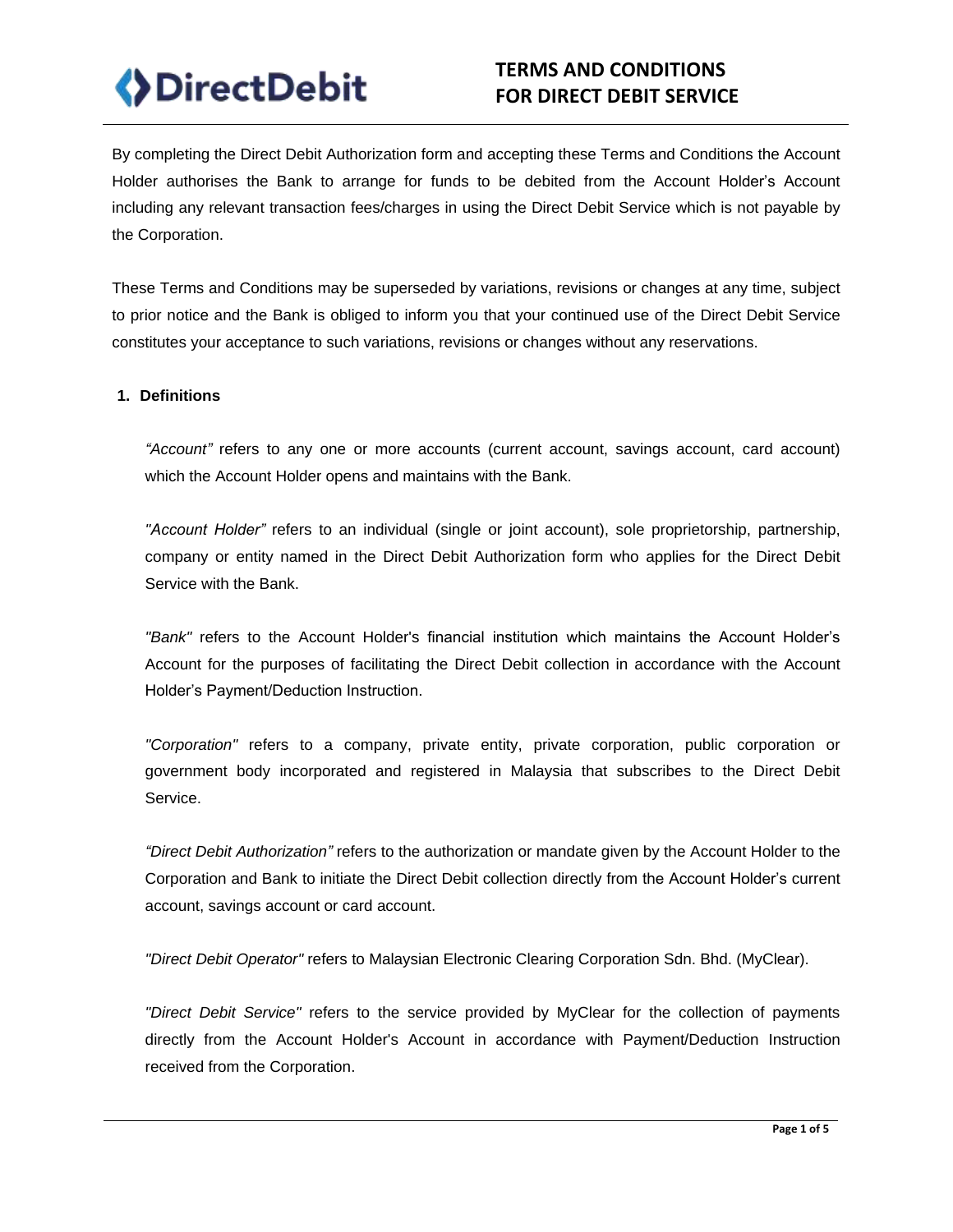*"Payment/Deduction Instruction"* refers to an instruction given by the Corporation to its Bank to arrange for a specified amount of funds to be collected from the Account Holder's Account in accordance with the authorisation provided by Account Holder when subscribing to the Direct Debit Service.

*"Registered Holder"* refers to the name of the person/company who subscribes to a specific service with the Corporation.

*"Terms and Conditions"* refers to the terms and conditions of the Direct Debit Service between the Account Holder and the Bank as specified in the Direct Debit Authorization form.

# **2. Account Holder Declaration**

- 2.1 The Account Holder declares that all information provided in the Direct Debit Authorization form is accurate, true and correct to the best of the Account Holder's knowledge and the Account Holder is aware of the content and the scope of the Direct Debit Service provided.
- 2.2 The Account Holder shall ensure and undertakes that the Direct Debit Authorization form is not provided with fraudulent intent or by any person acting on behalf of the Account Holder.
- 2.3 The Account Holder has read and understood and agrees to be bound by the Terms and Conditions as specified herein.

#### **3. Account Holder Obligations**

- 3.1 The Account Holder is responsible**:**
	- i. to ensure that the name of the Registered Holder stated in the bill corresponds with name in the Corporation's record;
	- ii. to ensure sufficient funds in its Account for the Bank act in accordance with the Payment/Deduction Instruction when it is due;
	- iii. to settle any outstanding amounts directly with the Corporation in the event the Payment/Deduction Instruction could not be affected due to situations including, but not limited to, the Payment/Deduction Instruction exceeds the Account Holder's Account limit amount or frequency;
	- iv. to ensure that the Direct Debit Service is not used for any unlawful activity including but not limited to, online betting and/or gambling activities.
- 3.2 If the Account Holders Account is overdrawn due to insufficient funds:
	- i. a fee and/or interest may be charged to the Account Holder's Account by the Bank;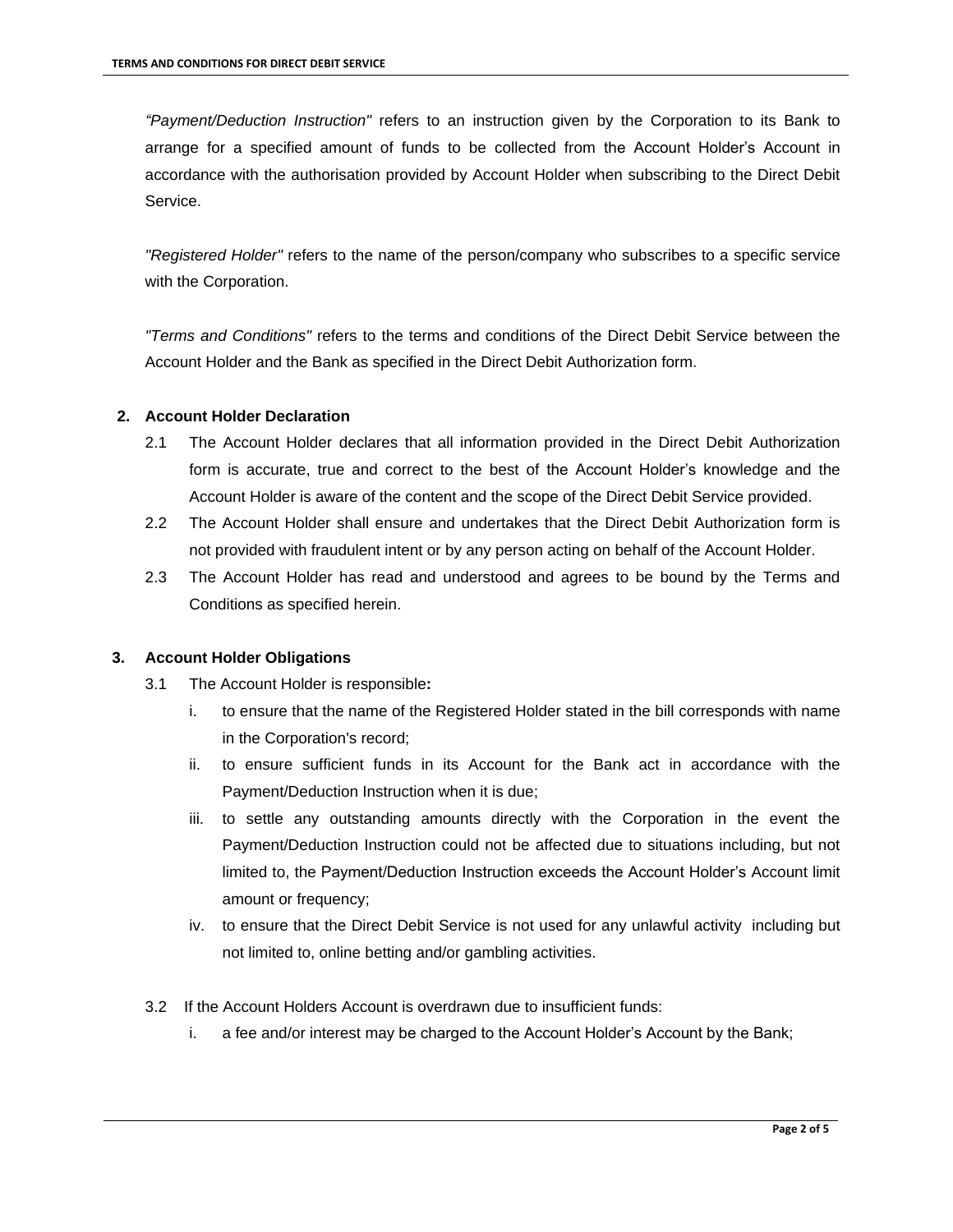ii. for future Payment/Deduction Instruction, the Account Holder agrees and authorizes the Bank to re-attempt to debit the amount due from the Account Holder's Account on any other date(s) subject to further instruction(s) from the Corporation.

# **4. Banks Obligations**

- 4.1 The Bank shall be authorised to collect the Direct Debit payment(s) from the Account Holder's Account upon receiving the Payment/Deduction Instruction from the Corporation.
- 4.2 Where there are available funds in the Account Holder's Account, but the total funds available in the Account is insufficient to pay for all the Payment/Deduction Instruction(s):
	- i. the Bank may, in its absolute discretion, decide not to proceed with the Payment / Deduction Instruction(s) and the Bank shall be under no obligation to notify or provide any reason to the Account Holder of its intention to do so;
	- ii. The Bank may, in its absolute discretion, decide to proceed with the Payment/Deduction Instruction(s) and the Bank shall determine the order of priority of the Payment / Deduction Instruction(s) as the Bank deems fit.

## **5. Charges**

5.1 The Bank reserves the right to levy a service charge for each successful Direct Debit Service transaction. The Bank also reserves the right to vary such charges from time to time or impose other charges as deemed appropriate in providing the Direct Debit Service upon giving the Account Holder twenty-one (21) calendar day's prior notice. Such variation or the imposition of additional charges shall be displayed at the Bank's premises or the Bank's website.

#### **6. Liability**

6.1 To the fullest extent permitted by Law, the Bank and the Direct Debit Operator shall not be held responsible or liable to the Account Holder or any third party for any claims, loss, damages, cost and expenses (including without limitation any direct, indirect, consequential, incidental loss or damage) arising out of or resulting from any person using the Direct Debit Service, including but not limited to, any person giving the Payment/Deduction Instruction purportedly in the Account Holder's name, the successful or unsuccessful Payment/Deduction Instruction, wrongful debit of Account due to inaccurate information provided by the Account Holder or the Corporation or the Corporation's bank and other factors beyond the control of the Bank. Under such circumstances, the Account Holder shall seek recourse or resolve the claims directly with the Corporation.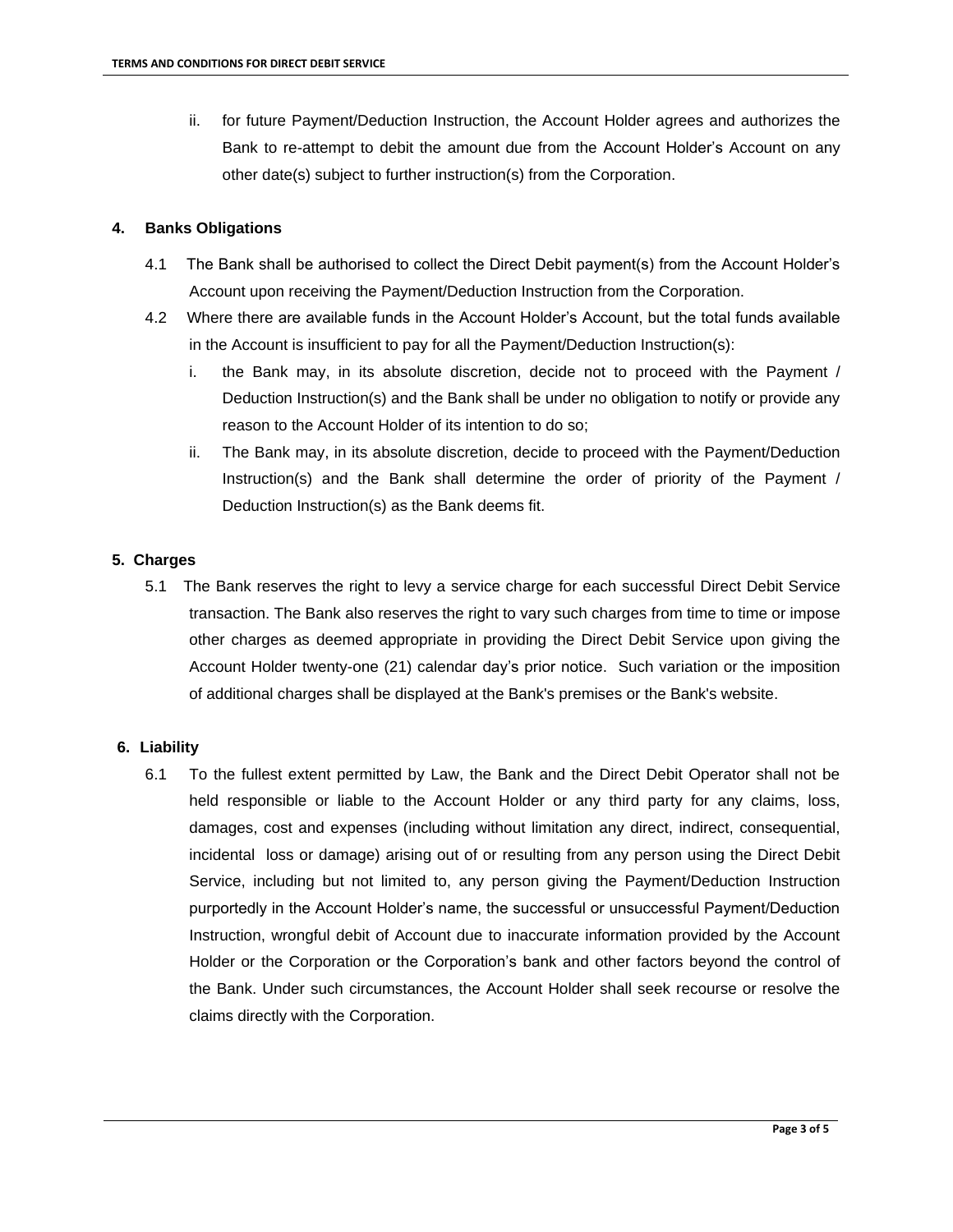# **7. Indemnity**

7.1 The Account Holder hereby agrees to defend, indemnify and hold harmless the Bank and the Direct Debit Operator (including its affiliates and their respective directors, officers, employees and agents) against all actions, proceedings, claims, damage, cost, expenses, demands and losses howsoever arising out of the use of the Direct Debit Service including errors or omissions on the Account Holder's part and/or the Corporation.

## **8. Termination**

- 8.1 The Account Holder's subscription to the Direct Debit Service shall remain in full force and terminate on the expiry date as stated in the Account Holder's Direct Debit Authorization form.
- 8.2 The Account Holder may:
	- i. terminate its subscription to the Direct Debit Service by giving twenty-one (21) calendar day's prior written notice to the Bank and/or the Corporation which shall include submitting the Direct Debit Authorization form for termination or by any other method as advised and agreed by the Bank and/or the Corporation Notwithstanding the aforesaid, the Account Holder shall be responsible to settle any outstanding amount due to the Corporation prior to termination.
	- ii. stop payment to be initiated under the Payment/Deduction Instruction by giving twentyone (21) calendar day's written notice to the Bank prior to such Payment/Deduction Instruction being initiated by the Corporation.
- 8.3 The Bank may**:** 
	- i. upon being advised by the Corporation, terminate the Account Holder's Direct Debit Authorization form either with or without notice. In the event a notice is issued, the Bank will give twenty-one (21) calendar day's prior written notice to the Account Holder.
	- ii. without notice, terminate the Account Holder's subscription to the Direct Debit Service if the Bank, Corporation, Corporation's bank and/or the Direct Debit Operator, in its absolute discretion finds, suspects or has reason to believe that the Account Holder used the Direct Debit Service for any unlawful activity.
- 8.4 The Account Holder's Payment/Deduction Instruction will remain effective (in respect of payments made in good faith) notwithstanding the Account Holder's death, bankruptcy, dissolution, winding up or the revocation of the Direct Debit Authorization form by any other means, until actual notice of such event(s) is received by the Bank and/or the Corporation.

# **9. Amendments by the Account Holder or the Bank**

9.1 The Account Holder may amend the details provided in the Direct Debit Authorization form by submitting a new Direct Debit Authorization form to the Corporation or by any other method as